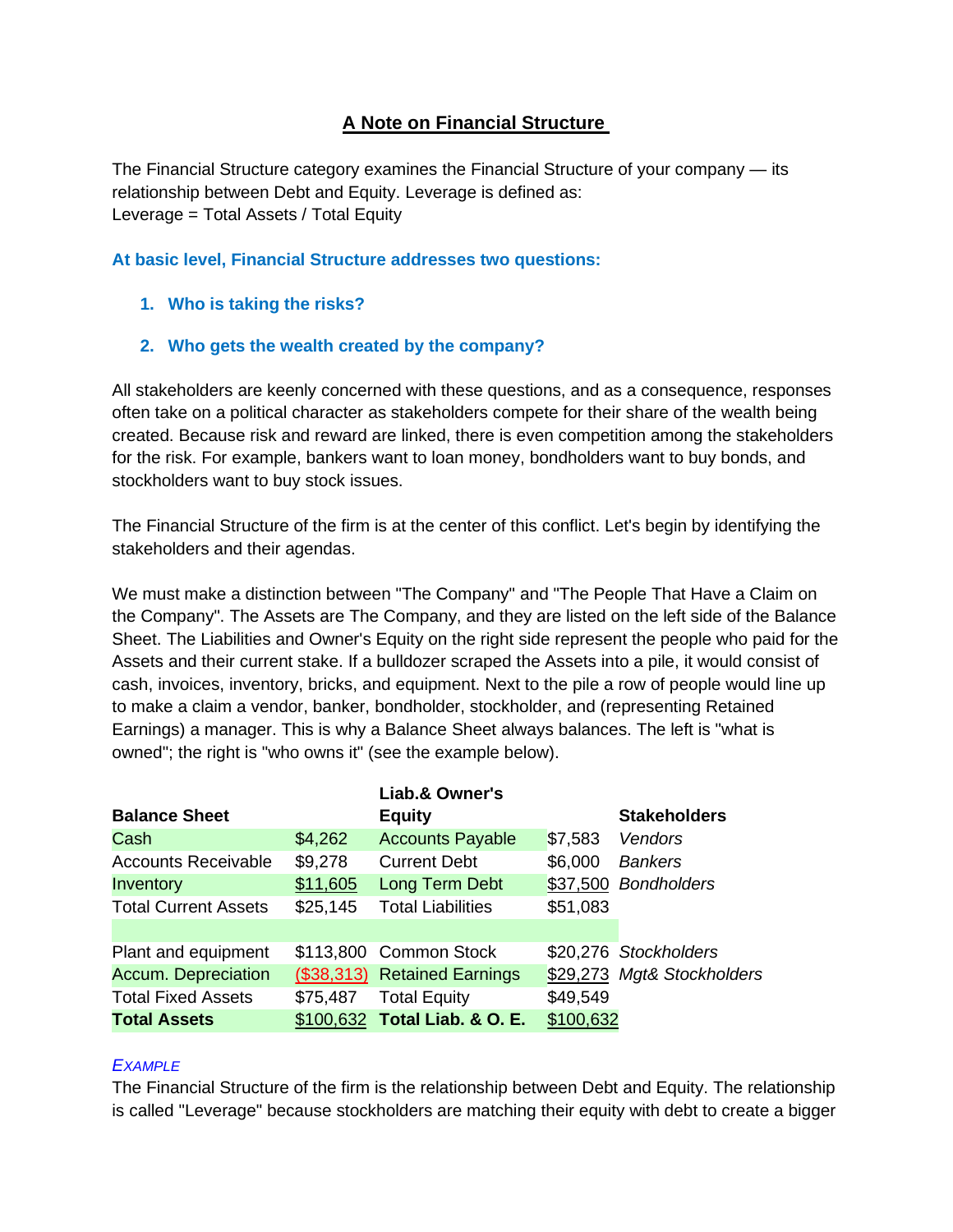company.

The Debt versus Equity relationship is so fundamental that three popular definitions for leverage are in common use:

- Debt/Equity
- Debt/Assets
- Assets/Equity

Of these we prefer Assets/Equity because it gets at the relationship from an owner's perspective. (Debt/Assets isfavored by lenders, and Debt/Equity by Management.) Owners are creating Assets (the Company) by matching their Equity with Debt in some proportion.

A Leverage of 3.0 says, "For every \$3 of Assets there is \$1 of Equity."

| Leverage | Assets | Debt | Equity |
|----------|--------|------|--------|
| 1.0      | \$1    | \$0  | \$1    |
| 2.0      | \$2    | \$1  | \$1    |
| 3.0      | \$3    | \$2  | \$1    |
| 4.0      | \$4    | \$3  | \$1    |

**When students play Capstone® , they often strive to eliminate the Debt and bring Leverage down**. They pay off any Current Debt and retire all bonds. Sometimes they set Accounts Payables policy to zero (paying vendors immediately), which eliminates all forms of debt and brings leverage to 1.0.

**In short, they manage the company as they manage their personal finances**. This thinking is incorrect, especially in the early years of your tenure. It occurs so frequently in Capstone® that we should take a moment to compare personal finances with corporate finances.

Consider the example. Without the Debt, the Assets would only be half as big. Instead of a company with \$100 million in Assets, you would have a company with \$50 million. Looking at the Leverage table, a competitor with identical equity and a Leverage of 2.0 would have twice your assets at their disposal. With a Leverage of 3.0, they would have three times your Assets.

In your personal finances, debt buys non-income producing assets. Interest payments consume your income instead of you. In a business, debt buys income producing assets. If you can borrow money at 10% and make 20%, you should borrow all you can get.

## **The relevant questions are:**

1. Can we find investments that generate a higher return than the cost of the funding?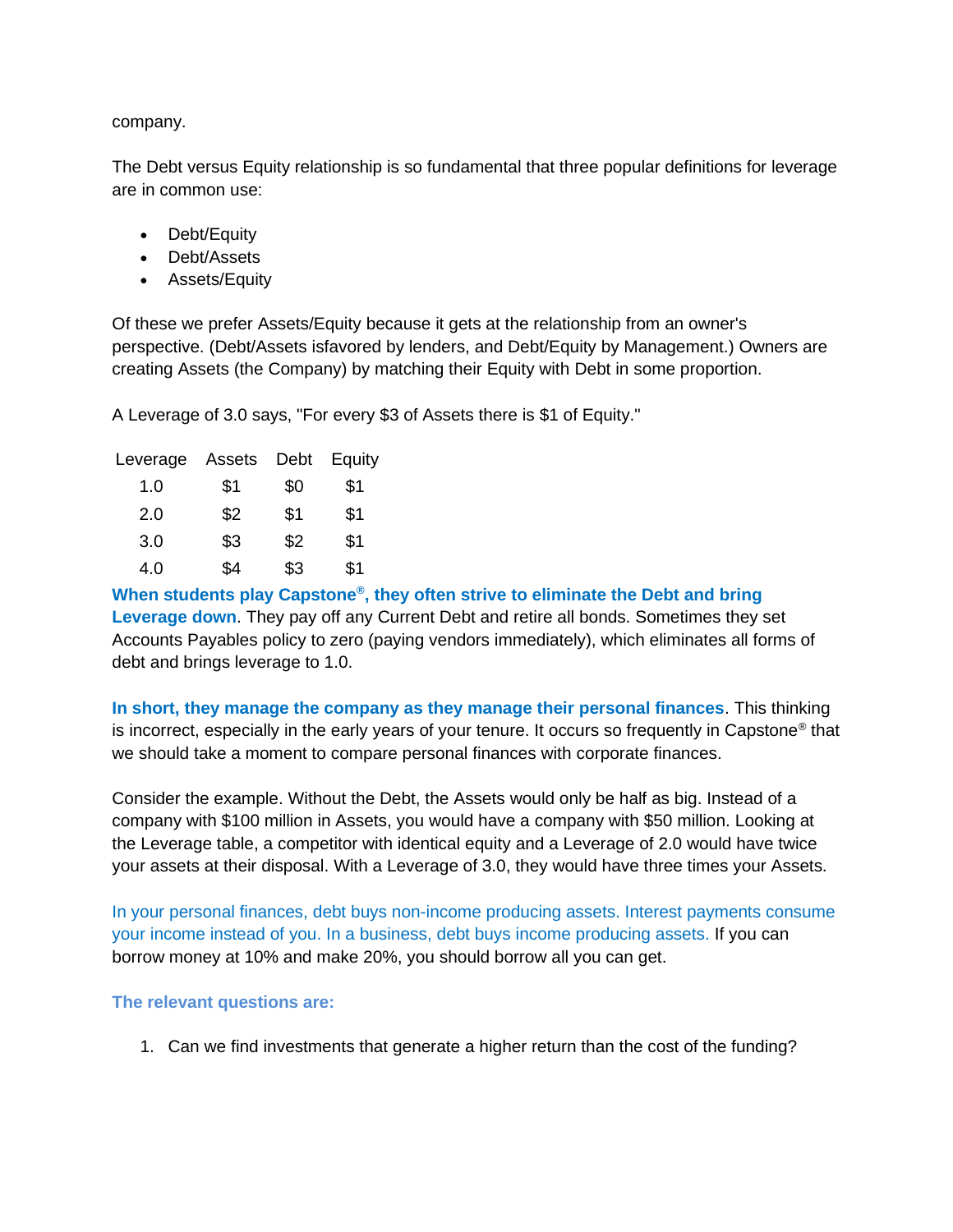2. What is the risk that our investments will not produce the expected returns, perhaps even causing us to default on our debt and go bankrupt? The higher the Leverage, the higher the risk.

The amount that you can borrow is limited by debt holders. They know that things can go wrong. For example, you buy capacity, but your competitors introduce new products, and your new capacity sits idle. Debt holders control their risk by charging higher interest rates as Leverage increases, and by setting limits on the amount you can borrow.

Near the end of the simulation, Capstone<sup>®</sup> companies can usually fund plant improvements entirely from profits, and teams are tempted to pay down debt. For example, the company has a \$30 million profit and only needs \$15 million for plant improvements to keep up with industry growth. (Further, it has \$10 million depreciation that could pay for the new plant.) The argument goes, "We do not need more debt to grow our company. We have become a cash cow, and it makes no sense to let cash accumulate. Let's use our excess Working Capital to retire debt, eliminate interest payments and improve profits."

To evaluate this argument, one must recognize that the environment has changed. At the beginning of the simulation, investment opportunities abound and you need new capital to fund them, either debt or equity. Seven or eight years later, the investment opportunities are still there, but you can easily handle them from the wealth you are creating.

Of course, this happens in the real world, too. Any cash cow could pay off its debt to improve profits. They maintain their Leverage for reasons worth exploring.

Capstone<sup>®</sup> highlights an intrinsic competition between Management and Owners (stockholders). By definition, Management owns no stock, and Owners do not manage. Of course, in the real world individuals can do both, but the roles are fundamentally different. Owners accumulate capital and put it at risk. In modern times "owners" include pension funds, mutual funds, venture capitalists, etc. as well as private investors. Managers take the capital and create additional wealth. In principle the new wealth belongs to the owners. In practice, managers want the wealth, too.

In Capstone® , your team owns no stock. You are pure Management.

Management has only one method to keep the wealth — retain the profits. Owners can take the wealth out two ways, via dividends and stock appreciation. Management argues against dividends by saying, "Let us keep the profits as Retained Earnings. We will grow the company and Owners will see stock appreciation." Owners listen. They are indifferent to the method so long as their wealth is maximized.

When a company becomes a cash cow, however, the argument that Management can grow the company becomes less persuasive. Assets stabilize. If Retained Earnings go up, Debt must fall and with it Leverage. Owners argue, "If the best you can do with our Retained Earnings is save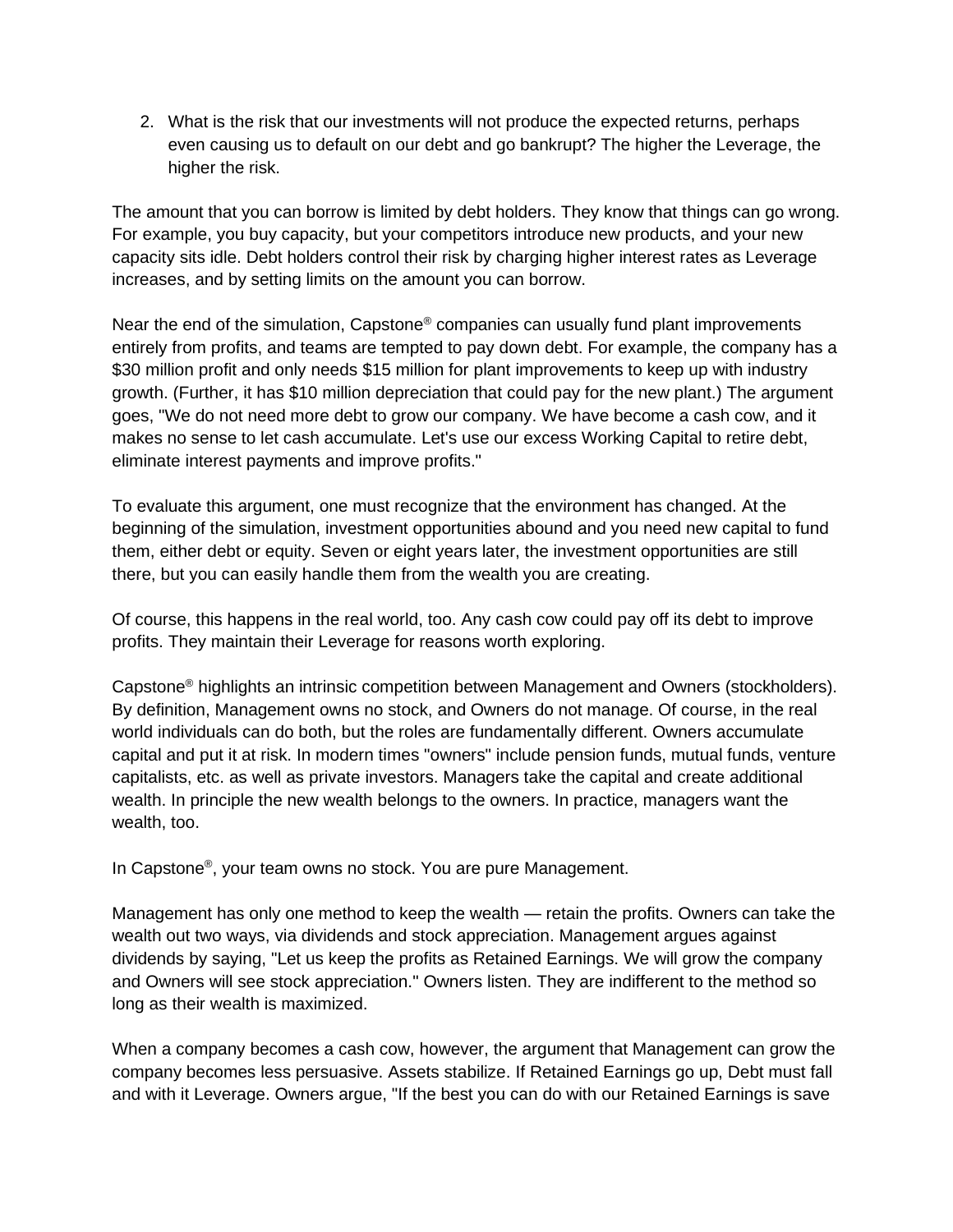the interest payment, a paltry 8% or so, we want to put our money into a better investment."

In the real world, Management might counter argue that they can diversify the company, get into new businesses, etc., but this addresses a different question, "What shall we do with the surplus now that the Leverage question has been settled?" Typically cash cows become wholly owned business units, and their managers serve one stockholder, the parent company. When you examine the cash cow's balance sheet, you find it features a healthy leverage — not too much, not too little, just enough to maximize the return to the parent.

Capstone<sup>®</sup> differs from the real world in one important respect — you have a professor, not Owners, to worry about. Your professor may have allowed you to set your own performance measures. This puts a new spin on your situation. Owners and Management have somewhat competing agendas. You may have stacked the deck to favor Management.

Owners evaluate the profits (not the wealth) with two statistics:

- ROE (Return On Equity)
- EPS (Earnings Per Share)

The dollar amount of the profits is actually secondary to Owners, although primary to Management. It is one thing to say, "Our profits were \$10 million", and another to say, "Our profits per share were one dollar."

ROE = Profits/Equity = Profits/Assets \* Assets/Equity = ROA \* Leverage.

EPS = Profits/Shares Outstanding.

From Management's standpoint, ROA is more useful than ROE, because it indicates how good they are at producing wealth from the Assets. For example, a 10% ROA would delight Management because, if they can retain the earnings, they grew the asset base by 10% in a single year. However, Owner's want a return on the money they invested, their Equity. If Leverage is 1.0 (no debt) their ROE becomes 10% \* 1.0 = 10%. If Leverage is 2.0, their ROE becomes 10% \* 2.0 = 20%.

From an Owner's viewpoint, Management should use Leverage to produce higher ROE. The higher returns become EPS. The EPS can now be given to the stockholder as a dividend. This puts cash into the Owner's pocket while increasing the value of the stock. Stock price goes up. Market Capitalization goes up. This is yet another reason why a stockholder would prefer that Management maintain the Leverage and pay out dividends.

If your performance measures favor stockholders, they include ROE, Stock Price, and Market Capitalization. You should maintain Leverage.

However, if your performance measures favor Management, they include ROA (Profit/Assets),